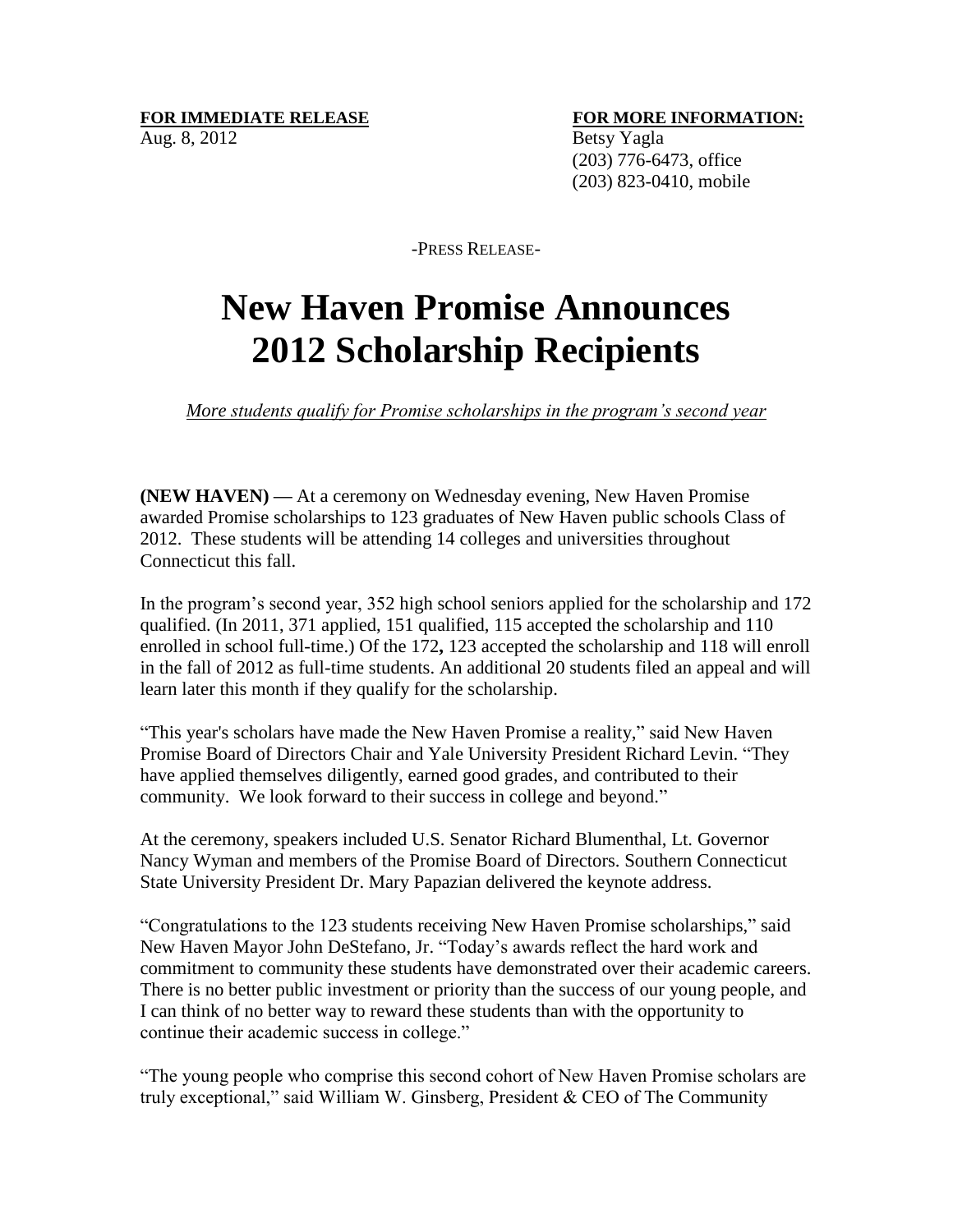Foundation for Greater New Haven and a member of the New Haven Promise Board of Directors. "They understand that higher education is the path to fulfilling their potential. I am proud that New Haven Promise is providing these extraordinary students with the means to pursue their dreams."

Promise scholarships pay up to full tuition at in-state public colleges and universities and up to \$2,500 at in-state private, nonprofit colleges and universities. To earn a Promise scholarship, students must live in New Haven, attend New Haven public schools, earn at least a 3.0 GPA, have 90% attendance, a positive disciplinary record and complete community service.

"This year's scholarship recipients have worked hard to get to this point, and they deserve the reward of higher education," SCSU President Mary Papazian said. "But the city of New Haven – and in fact, the entire region – also benefits from these students' success. Investing in their future by sustaining them throughout their educational journeys is just what New Haven Promise is about."

"A High School diploma is a significant first milestone that creates the pathway to opportunity and higher education," said Gateway Community College President Dr. Dorsey Kendrick. I am so pleased to know that the young people who will be honored tonight have already demonstrated an understanding of this, and that they have the vision to pursue higher degrees of knowledge. On behalf of the Gateway Community College family, I congratulate them and invite them to consider Gateway as their home, both now – at the beginning of their journey – and in the future, as they pursue lifelong learning."

The scholarship is being phased in over the next few years with the Class of 2014 being the first class to receive the full 100 percent. Scholars from the Class of 2011 receive up to 25 percent of the scholarship. This year's scholars receive up to 50 percent and the Class of 2013 will receive up to 75 percent. To continue receiving the scholarship during all four years of college, students must maintain a 2.5 GPA.

Of the 2011 Promise scholars, at least 71 of the 115 will receive their Promise scholarship in the fall 2012 semester. Students who did not meet the 2.5 GPA requirement to keep their Promise scholarship were notified and given an opportunity to appeal.

"The appeals process is designed to allow students the opportunity to advocate for themselves and to explain any extenuating circumstances," said interim executive director Adriana Arreola Joseph. "The first year of college is a difficult transition for many students, but we have high hopes and expectations for Promise scholars. That said, we believe students should be given the opportunity to explain why they didn't meet the GPA requirement. Students are required to make their arguments via letter and are encouraged to provide supporting documentation."

New Haven Promise: Scholarship is funded by Yale University. New Haven Promise: Partnership is funded by Yale-New Haven Hospital and Wells Fargo. New Haven Promise is a component fund and program of The Community Foundation for Greater